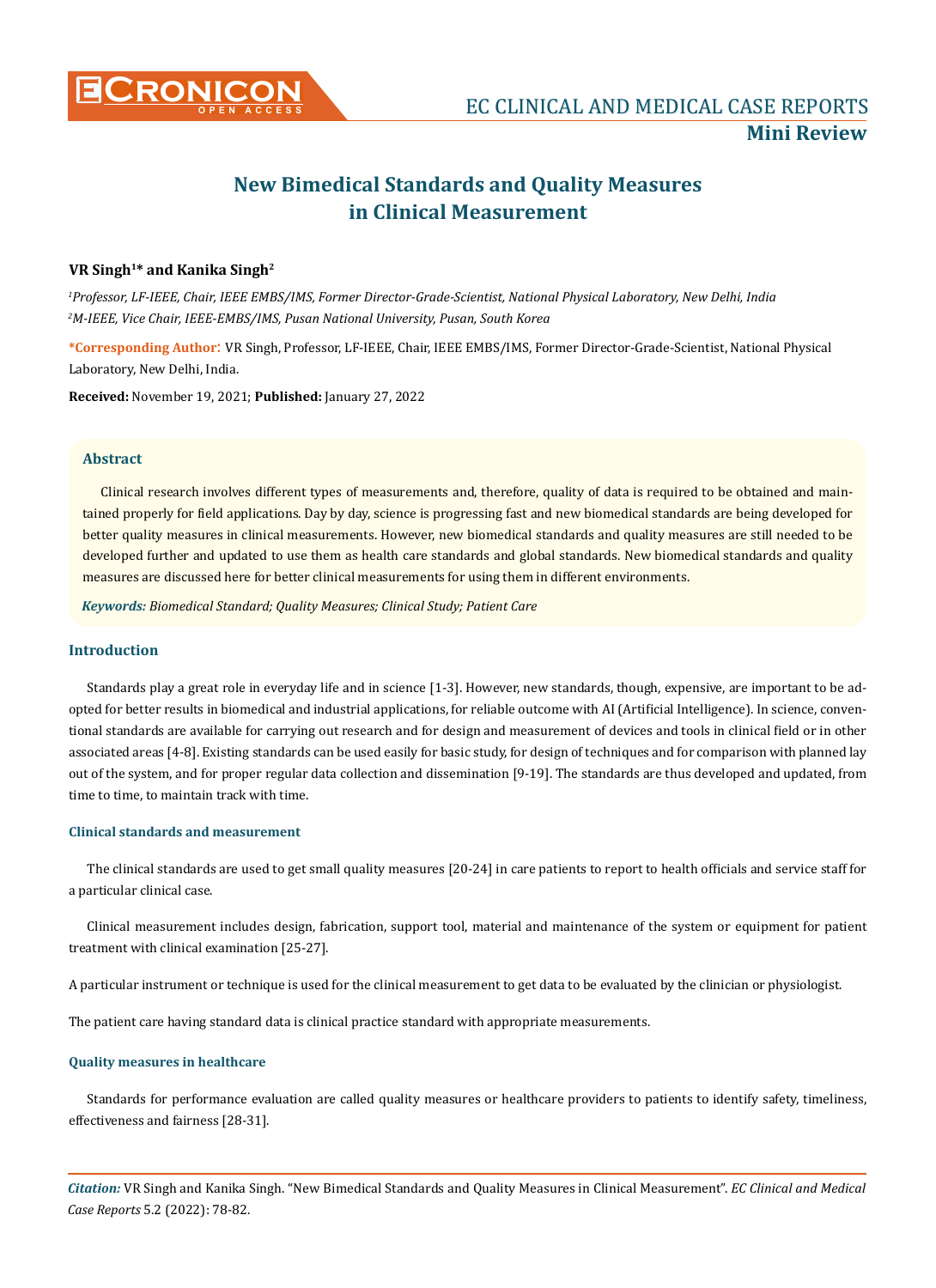The outcome measure is the output of evaluation or intervention to find the baseline function of a patient at the start of a clinical trial. The progress and efficacy of the treatment or intervention is decided from the start to trial point, with the same instrument.

#### **Health care standards**

Different organisations with or without partners develop such world-class standards to give highest quality measures for patients. There are many biomedical care standards in use, as shown in figure 1. These are dependent on different factors of physiology, cancer biology, pharmacology, immunology, microbiology and neuroscience, etc. [28-30].



Such standards have been developed by using the main concepts like dignity and respect, compassion, responsive care and support help and wellbeing of the patient.

## **Quality standards**

Quality standards identify documents to give technical specifications, guidelines or characteristics to use type of materials, products, processes and services for a particular application.

On the other hand, 'Health Care Quality Measures' are used to differentiate health care units according to process or structure, based on conventional Donabedian model [24,27,29].

Diagnostic Clinical Measurement are based on physiological tests with techniques like ECG (Electrocardiograph) within 24 hours for diagnosis and therapeutic management, in hospitals or clinics, for better health care monitoring.

*Citation:* VR Singh and Kanika Singh. "New Bimedical Standards and Quality Measures in Clinical Measurement". *EC Clinical and Medical Case Reports* 5.2 (2022): 78-82.

79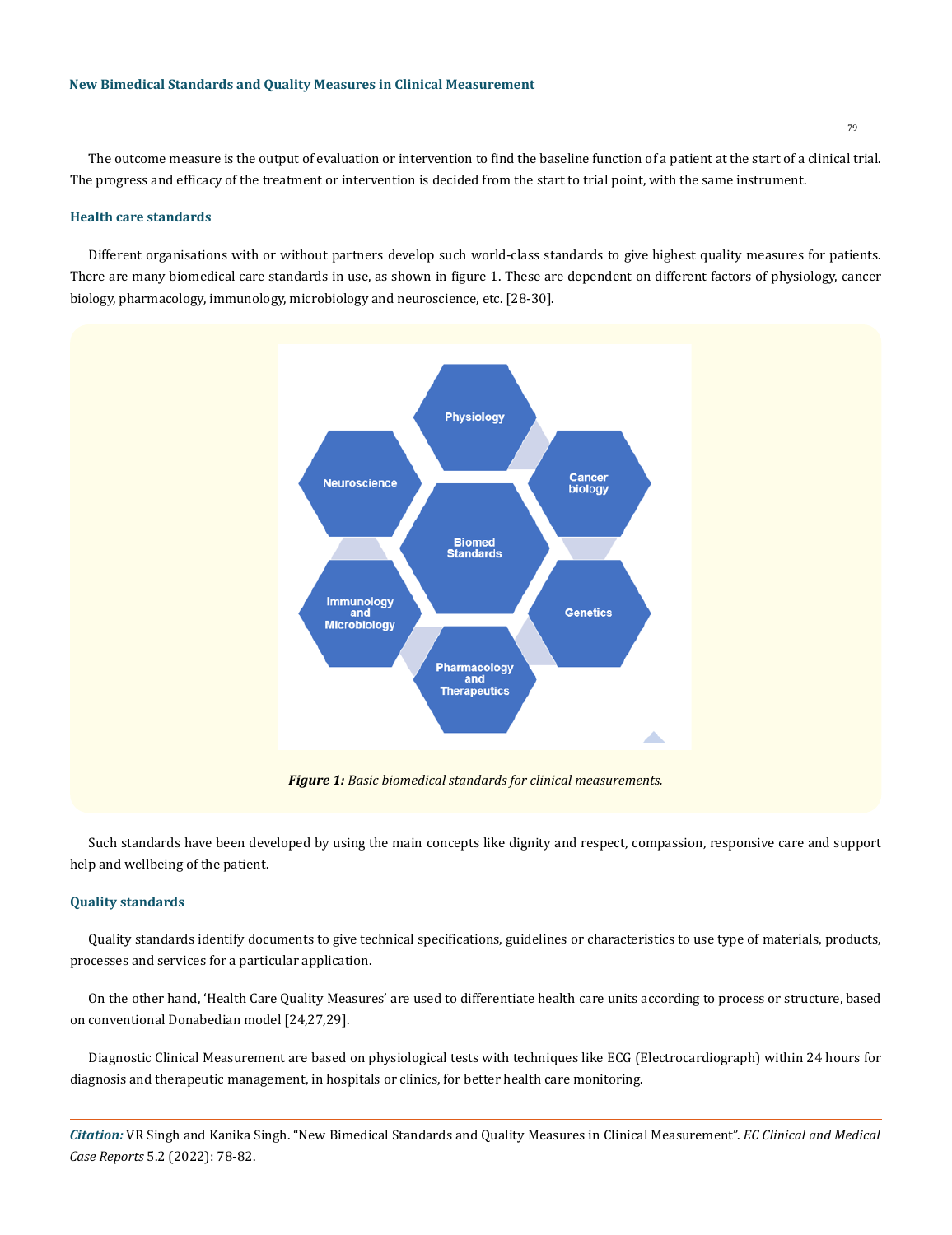#### **New standards for devices used for the measurement of human body temperature**

The clinical importance of measuring the human body parameters like temperature or human body composition for say, body tissues and organs, in living condition, without any harm.

Human body temperature is changing these days, world over. Now, digital clinical thermometers are used for body temperature measurement and radiometer devices for recording tympanic membrane temperature. Also, the infrared thermal imaging system is used for fever screening. During the pandemic H1N1 outbreak., new standards at international level have been used for clinical and fever screening applications in clinical medicine [25-27].

## **WHO global standards and guidelines**

WHO (World Health Organisation) has developed global guidelines for appropriate diagnosis and treatment, related to use of any product for clinical practice and public health policy for clinical interventions and public health measures [28-33]. These WHO guidelines are of high methodological quality with good decision making with international standards. All such standards are maintained and developed by NMIs (National Measurement Institutes) of each country in the world.

Latest WHO guidelines cover the following clinical issues:

- 1. Clinical management guidelines of exposure to lead.
- 2. Use of nutritional problems of say zinc during pregnancy.
- 3. HIV prevention, testing, treatment, service delivery and monitoring for public health solution.
- 4. Control of symptomatic sexually transmitted infections.
- 5. Control of hepatitis C virus with self-testing WHO rules for self-care interventions for health and well-being.
- 6. WHO steps for screening and treatment of cervical pre-cancer lesions in cervical cancer prevention.
- 7. WHO rules for school health services.

Thus, novel biomedical standards and quality measures give an impact in clinical measurements for reliable and accurate diagnosis and therapeutic treatment. Guidelines for global standards are important for inter-comparison of the data at international level. Clinical standards and measurements, quality standards in health care, health care standards, quality standards and global standards and their management have been discussed here for better future progress in quality measurement in science and particularly in clinical medicine.

#### **Conclusion and Significance**

Clinical measurement has been discussed in medicine with the importance of the use of standardisation methods. Quality measures have also been presented for getting characterisation data for a particular clinical system with management plan of the data, Clinical standard, health care standard, quality measures and global level standards are defined and explained for better calibration of the measurement techniques, processes and systems for reliable and stable output performance. The development of new standards has been given for calibration of the tools and techniques. New standards would be helpful in examining of the patients quickly and reliably.

*Citation:* VR Singh and Kanika Singh. "New Bimedical Standards and Quality Measures in Clinical Measurement". *EC Clinical and Medical Case Reports* 5.2 (2022): 78-82.

80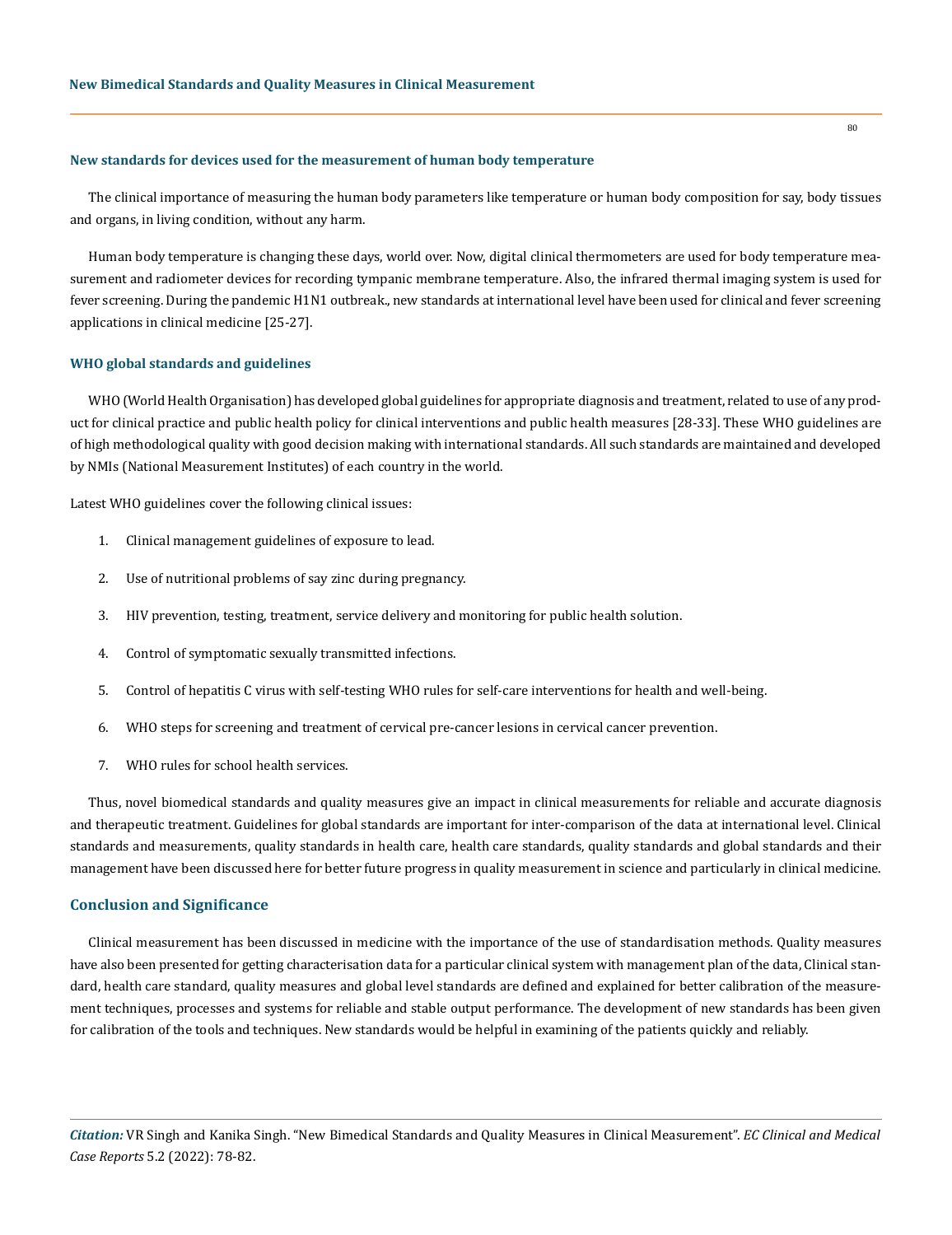## **Bibliography**

- 1. Kelly Christopher., *et al*[. "Key challenges for delivering clinical impact".](https://bmcmedicine.biomedcentral.com/articles/10.1186/s12916-019-1426-2) *BMC Medicine* 17 (2019): 195-201.
- 2. [Singh VR and Singh Kanika. "Wireless sensor networks for biomedical applications in cancer hyperthermia". P](https://pubmed.ncbi.nlm.nih.gov/19163879/)*roc. IEEE Int Conf on [Engg in Medicine and Biology \(EMBC\), Vancouver, Canada](https://pubmed.ncbi.nlm.nih.gov/19163879/)* (2008): 5160-5163.
- 3. Nils J Nilsson. "Artificial Intelligence: A New Synthesis". Morgan Kaufmann Publishers (1998).
- 4. Singh VR and Singh Kanika. "Effective therapeutic treatment of deep-seated tumours with high intensity focussed ultrasound for better U-healthcare". *EC Clinical and Medical Case Reports* 3.7 (2020): 19-34.
- 5. [Russel Stuart and Norvig Peter. "Artificial Intelligence: A Modern Approach". Second Edition, Prentice-Hall \(2003\).](http://aima.cs.berkeley.edu/)
- 6. Giaratano Joseph and Riley Gary. "Expert Systems: Principles and Programming". Third Edition Brooks/Cole Publishers (1998).
- 7. Dean T., *et al*. "Artificial Intelligence Theory and Practice". New York: Benjamin Cummings (1995).
- 8. Luger GF and Stubblefield WA. "Artificial Intelligence Structures and Strategies for Complex Problem Solving". New York, NY: Addison Wesley,  $5<sup>th</sup>$  edition (2005).
- 9. Poole D., *et al*. "Computational Intelligence A Logical Approach". New York: Oxford University Press (1998).
- 10. Rich E and Knight K. "Artificial Intelligence". New York: McGraw-Hill (1991).
- 11. Nils J Nilsson. "Artificial Intelligence: A New Synthesis". Morgan Kaufmann Publishers (1998).
- 12. [Singh VR. "Smart sensors: physics, technology and applications".](https://www.researchgate.net/publication/228366667_Smart_sensors_Physics_technology_and_applications) *Indian Journal of Pure and Applied Physics* 43.2995 (2005): 7-16.
- 13. [Krishan G and Singh VR. "Motion control of five bar linkage manipulator using uncertain conditions".](https://www.researchgate.net/publication/301644239_Motion_Control_of_Five_Bar_Linkage_Manipulator_Using_Conventional_Controllers_Under_Uncertain_Conditions) *International Journal of Intel[ligent Networks Systems: Techniques and Applications](https://www.researchgate.net/publication/301644239_Motion_Control_of_Five_Bar_Linkage_Manipulator_Using_Conventional_Controllers_Under_Uncertain_Conditions)* 8.5 (2016): 34-40.
- 14. [Singh VR. "Ultrasound hyperthermia control system for deep-seated tumours: Ex vivo study of excised tumours, modeling of thermal](https://www.researchgate.net/publication/246279980_Ultrasound_hyperthermia_control_system_for_deep-seated_tumours_Ex_vivo_study_of_excised_tumours_modeling_of_thermal_profile_and_future_nanoengineering_aspects)  [profile and future nanoengineering aspects". ITBM \(Innov and Technology in Biology and Medicine\), France 29.5 \(2008\): 326-336.](https://www.researchgate.net/publication/246279980_Ultrasound_hyperthermia_control_system_for_deep-seated_tumours_Ex_vivo_study_of_excised_tumours_modeling_of_thermal_profile_and_future_nanoengineering_aspects)
- 15. [Singh VR. "Computer controlled ultrasonic hyperthermia system".](http://nopr.niscair.res.in/handle/123456789/17800) *Journal of Scientific and Industrial Research* 58 (1999): 112-117.
- 16. [Singh VR and Singh Kanika. "Effective therapeutic treatment of deep-seated tumours with high intensity focussed ultrasound for bet](https://www.researchgate.net/publication/343710729_VR_Singh_and_Kanika_Singh_Effective_Therapeutic_Treatment_of_Deep-Seated_Brain_Tumours_with_High_Intensity_Focused_Ultrasound_HIFU_for_Better_U-Healthcare_EC_Clinical_and_Medical_Case_Reports_37_2020_)ter U-healthcare". *[EC Clinical and Medical Case Reports](https://www.researchgate.net/publication/343710729_VR_Singh_and_Kanika_Singh_Effective_Therapeutic_Treatment_of_Deep-Seated_Brain_Tumours_with_High_Intensity_Focused_Ultrasound_HIFU_for_Better_U-Healthcare_EC_Clinical_and_Medical_Case_Reports_37_2020_)* 3.7 (2020): 19-34.
- 17. Russel Stuart and Norvig Peter. "Artificial Intelligence: A Modern Approach". Second Edition, Prentice-Hall (2003).
- 18. Giaratano Joseph and Riley Gary. ""Expert Systems: Principles and Programming". Third Edition Brooks/Cole Publishers (1998).
- 19. Singh VR. "Advanced diagnostic imaging sensors and therapeutic treatment devices for U-health care". Proc. National Conference on Medical Instrumentation, Biomaterials and Signal Processing (NCMBS-20), Department of Biomedical Engineering, Deenbandhu Chhotu Ram University of Sci and Tech., Murthal, Sonepat, Haryana, India (2020).
- 20. Singh VR. "Nano-cancer technology: New diagnostic and therapeutic devices". Proc. ICIP, University of Dhaka, Bangladesh (2017).
- 21. Singh VR. "Advanced nano-sensors, bio-devices and bio-medical systems for U-health care". Proc.4<sup>th</sup> IEEE Middle East Conference on Biomedical Engineering (MECBME 2018), Tunis, Tunisia (2018).

*Citation:* VR Singh and Kanika Singh. "New Bimedical Standards and Quality Measures in Clinical Measurement". *EC Clinical and Medical Case Reports* 5.2 (2022): 78-82.